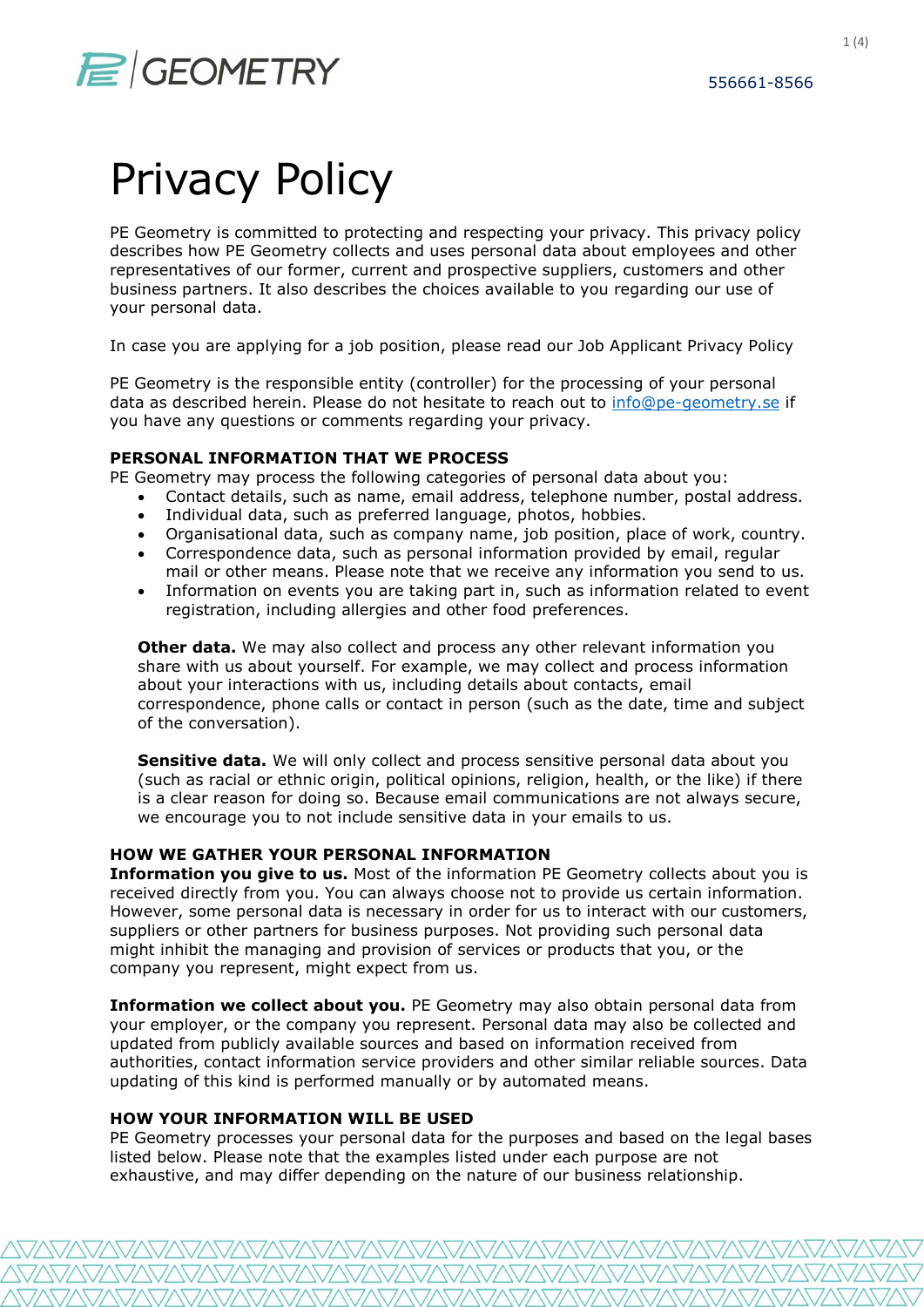

- To enter into and manage the business relationship. Your personal data will mainly be used to manage and take care of the business relationship between PE Geometry, you and the company you represent. For example, we need to process personal data to fulfil our contractual and other promises and obligations to you and the company you represent. This also includes taking steps necessary prior to entering into a contract with you, or the company you represent. The legal basis for this processing is to fulfil our contractual obligations and to pursue other legitimate interests, for example our interest to enter into and fulfil agreements and to manage daily operations according to lawful and fair business practices. This is normally also in the interest of the company you represent.
- To promote and market our services. Your name and email address may be used to communicate our services to you. For example, for the purpose of sending you our periodic newsletters, information about our services, promotional and advertising material, invitations to events. The legal basis for this processing is to pursue legitimate interest, for example our interest to market our services, to nurture our business relations and to keep you informed about our business. If you no longer wish to receive such communication, you can contact us on info@pe-geometry.se.
- To protect our legitimate business interests and legal rights. Where required by law or where we believe it is necessary to protect our legal rights, interests and the interests of others, we may use information about you in connection with legal claims, compliance, regulatory and audit functions.
- With your consent. We may also use information about you where you have given us permission to do so for a specific purpose not listed above. For example, with your permission we may publish personal testimonials or featured customer stories to promote our services. You have the right to withdraw your consent at any time. However, please note that this will not affect any processing that has already taken place.

### HOW WE SHARE YOUR INFORMATION

PE Geometry aims to deliver great services and products that meets your needs and expectations. This means sharing information with trusted third parties.

- Employees and consultants. During the course of our business relationship, your personal data will inevitably be shared with our employees and consultants. However, we will restrict access to those of our employees and consultants who need it to perform their jobs.
- Group Companies. We may transfer information about you to other group companies for purposes connected with our relationship with you and the company you represent.
- Netgroup Companies. PE Geometry works in close collaboration with Netgroup Engineering and its network of technology companies. For the purpose of providing our services and to offer other affiliated services to you, we may share information about you with other companies in the Netgroup network.
- Suppliers and subcontractors. Your personal data may be transferred to or shared with third parties, in the ordinary course of business and to the extent required by the business relationship between PE Geometry, you and the company you represent. For example, we may engage suppliers, subcontractors or other third parties to help provide products and services to you, or the company you represent.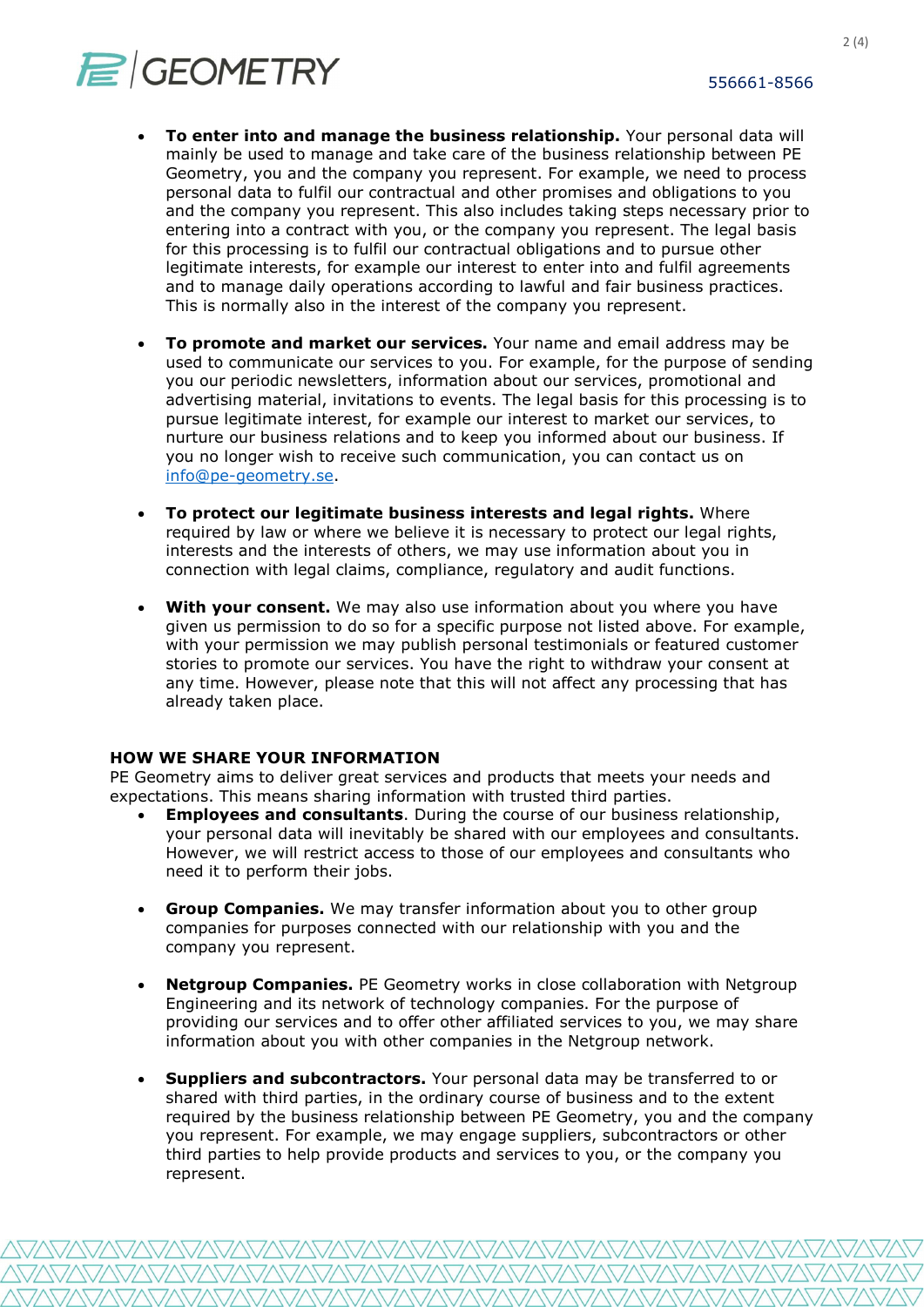We may also engage service providers that supply services to us which require the processing of personal data. For example, marketing agencies, database service providers, hosting and backup service providers, email service providers and others.

Please note that our suppliers and subcontractors are not authorised to use or disclose your personal data except as necessary to perform services on our behalf, or to comply with legal requirements.

- Legal obligations. Sometimes legal obligations may require us to share information about you, for example if required by law or legal process, or due to law enforcement agencies following an appropriate request.
- **Business transfers.** We may share or transfer your personal data in connection with any merger, sale of company assets, financing, or acquisition of all or a portion of our business to another company.
- Other parties. We may also share your personal information where you ask or permit us to, for example where we make a referral to another company. You may also be included in conversation together with other external parties, for example in emails.

### WHERE WE PROCESS YOUR PERSONAL DATA

PE Geometry always strives to process and store your data within the EU/EEA. However, your data may in certain situations be transferred to, and stored at, a destination outside of the EU/EEA territory.

Please note that privacy laws in countries outside of the EU/EEA may not be the same as, and in some cases may be less protective than, privacy laws in your country. PE Geometry will however take all steps necessary to ensure that adequate safeguards (for example, EU standard Model Clauses and Privacy Shield) are in place to protect your personal information and to make sure it is treated securely. You can contact us for information about the applicable safeguards.

### HOW LONG WE KEEP YOUR INFORMATION

PE Geometry keeps your personal data only as long as necessary to fulfil the purposes for which is was collected. How long this is depends on the type of information collected. We regularly review our need to keep data, taking into account applicable legislation.

Generally, we need to keep most of your personal data during our contractual or business relationship with you and the company you represent. Normally, we also need to keep your personal data for a period thereafter due to warranties or other claim periods related to a contract or order. Your data may also be stored for a longer period if required by applicable statutory retention periods, such as tax and accounting rules.

### YOUR RIGHTS

You have the right to request information about our processing of your personal data and request a copy of such personal data. You are also entitled to have incorrect data about you corrected and you may be entitled to have your personal data deleted, for example if the personal data is no longer necessary for the purpose it was collected. You also have right to object to processing based on legitimate interest and request that processing of your personal data should be limited. In certain situations, you also have the right to transfer your personal data to another controller.

### UPDATING YOUR PERSONAL INFORMATION